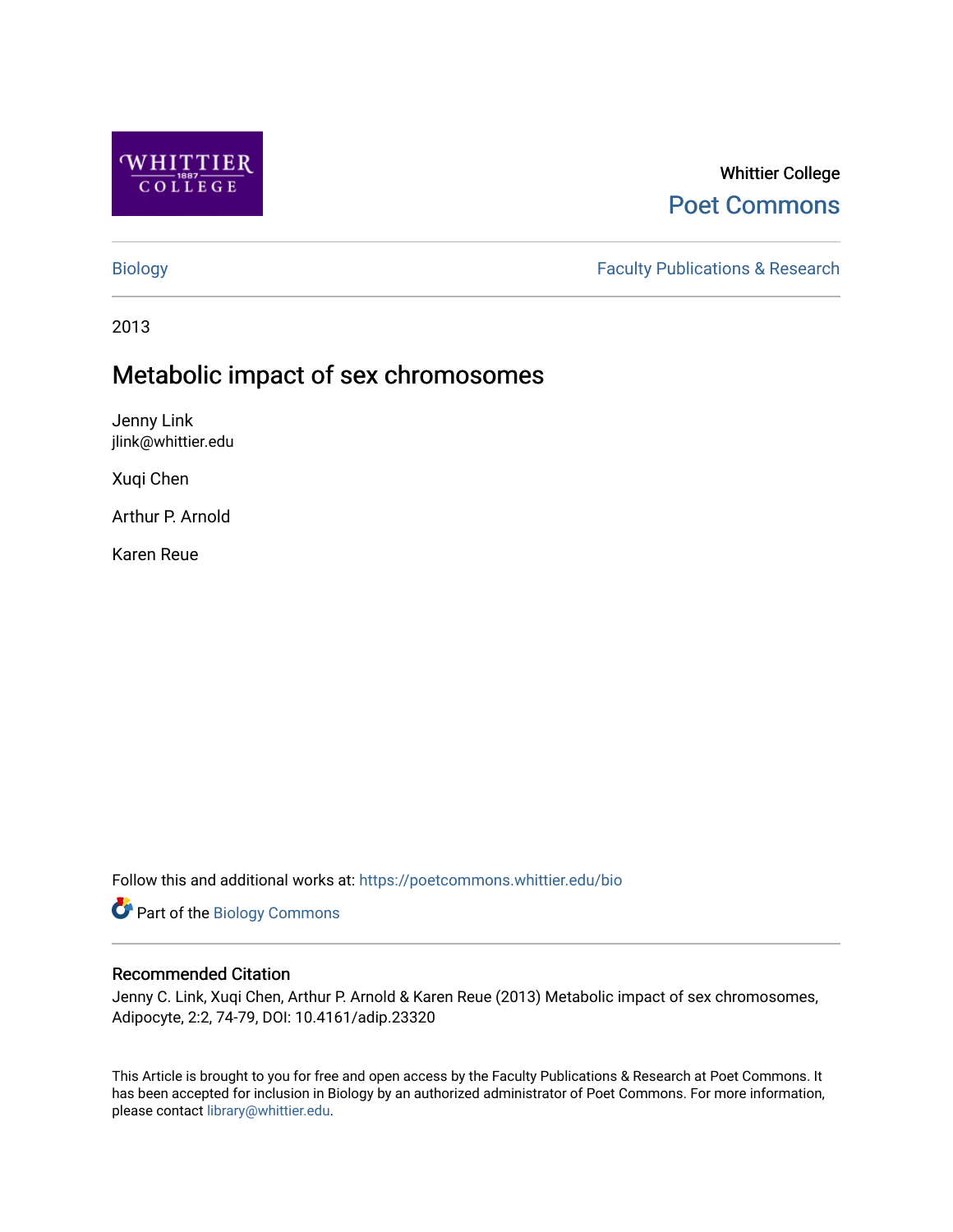



Taylor & Francis

**ISSN: 2162-3945 (Print) 2162-397X (Online) Journal homepage: <https://www.tandfonline.com/loi/kadi20>**

# **Metabolic impact of sex chromosomes**

**Jenny C. Link, Xuqi Chen, Arthur P. Arnold & Karen Reue**

**To cite this article:** Jenny C. Link, Xuqi Chen, Arthur P. Arnold & Karen Reue (2013) Metabolic impact of sex chromosomes, Adipocyte, 2:2, 74-79, DOI: [10.4161/adip.23320](https://www.tandfonline.com/action/showCitFormats?doi=10.4161/adip.23320)

**To link to this article:** <https://doi.org/10.4161/adip.23320>

Copyright © 2013 Landes Bioscience



Published online: 01 Apr 2013.



 $\overrightarrow{S}$  [Submit your article to this journal](https://www.tandfonline.com/action/authorSubmission?journalCode=kadi20&show=instructions)  $\overrightarrow{S}$ 

**III** Article views: 920

**Adipocyte**



 $\overrightarrow{Q}$  [View related articles](https://www.tandfonline.com/doi/mlt/10.4161/adip.23320)  $\overrightarrow{C}$ 



 $\Box$  [Citing articles: 41 View citing articles](https://www.tandfonline.com/doi/citedby/10.4161/adip.23320#tabModule)  $\Box$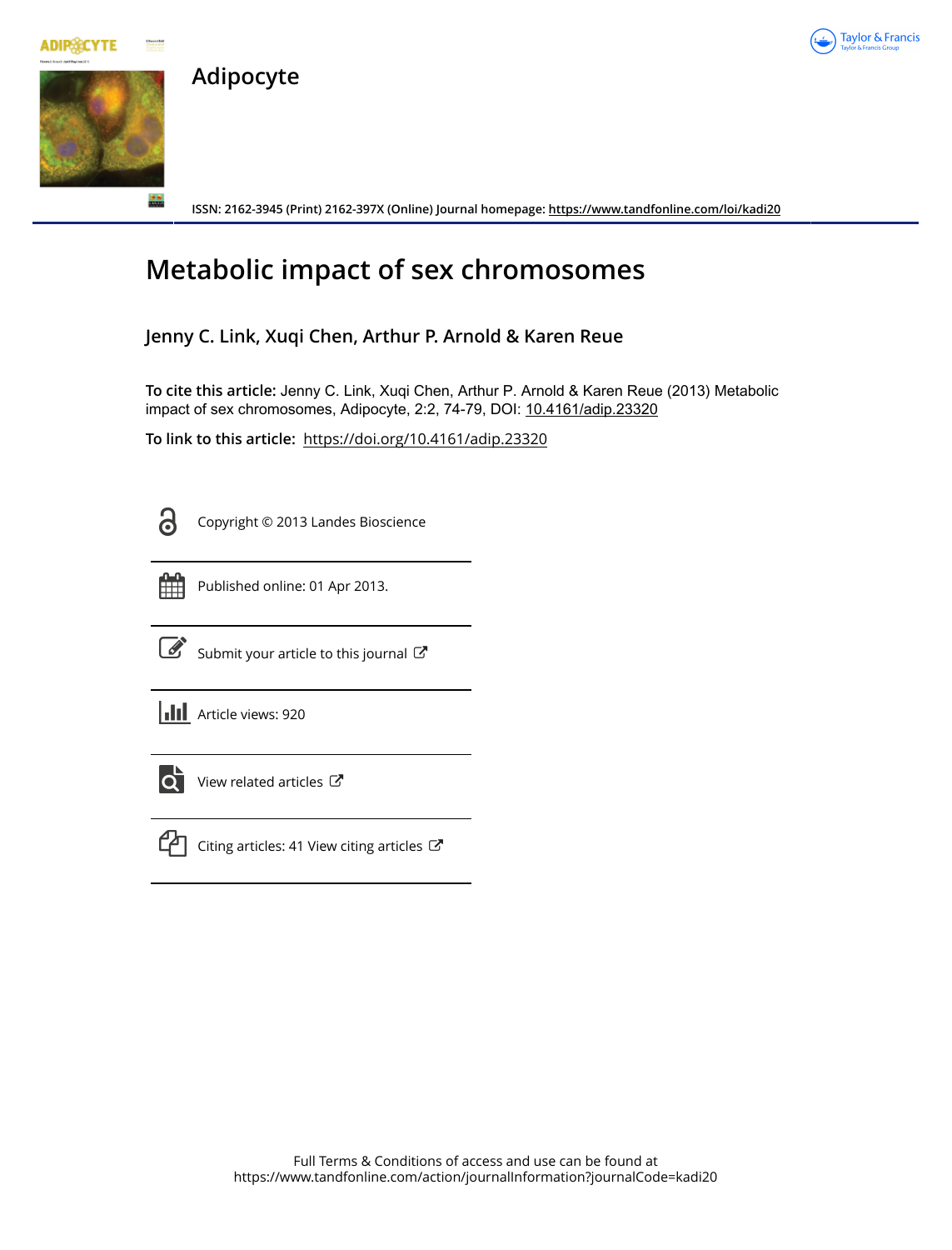# **Metabolic impact of sex chromosomes**

Jenny C. Link,<sup>1</sup> Xuqi Chen,<sup>2</sup> Arthur P. Arnold<sup>2</sup> and Karen Reue<sup>1,3,\*</sup>

'Molecular Biology Institute, University of California, Los Angeles; CA USA; <sup>2</sup>Department of Integrative Biology & Physiology and Laboratory of Neuroendocrinology of the Brain Research Institute; University of California, Los Angeles; Los Angeles, CA USA; <sup>3</sup>Departments of Human Genetics and Medicine; David Geffen School of Medicine; University of California, Los Angeles; Los Angeles, CA USA

**Keywords:** metabolic disease, sex differences, obesity, food intake, fatty liver, circadian rhythm

Obesity and associated metabolic diseases are sexually dimorphic. To provide better diagnosis and treatment for both sexes, it is of interest to identify the factors that underlie male/ female differences in obesity. Traditionally, sexual dimorphism has been attributed to effects of gonadal hormones, which influence numerous metabolic processes. However, the XX/XY sex chromosome complement is an additional factor that may play a role. Recent data using the four core genotypes mouse model have revealed that sex chromosome complement independently from gonadal sex—plays a role in adiposity, feeding behavior, fatty liver and glucose homeostasis. Potential mechanisms for the effects of sex chromosome complement include differential gene dosage from X chromosome genes that escape inactivation, and distinct genomic imprints on X chromosomes inherited from maternal or paternal parents. Here we review recent data in mice and humans concerning the potential impact of sex chromosome complement on obesity and metabolic disease.

# **Hormonal and Genetic Factors Contribute to Sex Differences**

Obesity and the metabolic syndrome are complex diseases regulated by many genetic and environmental factors. It is well known that risk, development and manifestations of obesity-related conditions such as diabetes and atherosclerosis are sexually dimorphic. Sex differences in obesity are strongly influenced by gonadal hormone effects.<sup>1,2</sup> However, an additional fundamental difference that may contribute to metabolic differences between females and males lies within the nucleus of each cell—the XX and XY sex chromosome complement.

The sex chromosome complement of female and male cells imposes several known genetic differences<sup>3</sup> (Fig. 1). For example, female cells with an XX chromosome complement never express any of the 78 protein-coding genes, nor an unknown number of noncoding RNAs, that are present on the Y chromosome. In addition, only XX cells undergo the process of transcriptional inactivation of one of the two X chromosomes during early development as a mechanism to balance gene dosage between males and females.4-6 X chromosome inactivation involves the expression

of X chromosome noncoding RNAs, production of high levels of histones, widespread chromatin remodeling and chromosome condensation, such that XX cells experience a distinct nuclear microenvironment during this process.<sup>4</sup> Furthermore, whereas XY cells inherit only a maternally imprinted X chromosome, XX cells carry one X chromosome with maternal imprints and another with paternal imprints.<sup>5</sup> The random inactivation of one X in XX cells therefore could lead to differential expression of imprinted genes compared with XY cells. Finally, although X-inactivation silences most genes on one X chromosome, some genes escape this process and are expressed at a higher level in tissues of females than males.<sup>6-8</sup>

In humans and standard animal models, it has been difficult to distinguish the contributions of gonadal hormones and sex chromosome complement as determinants of obesity, since female gonads are virtually always present in combination with XX chromosomes, and male gonads with XY chromosomes. To tease apart the influence of sex chromosome complement from gonadal hormones in obesity and related metabolic traits, we have used the four core genotypes mouse model.<sup>9,10</sup> In this model, the testis-determining gene, *Sry*, is deleted from the Y chromosome and an Sry transgene is inserted into an autosome. Thus, the Y chromosome segregates independently from the *Sry* gene and formation of male gonads. As a result, this model allows the generation of mice with four different "sexes" on a C57BL/6 background: XX mice with either male or female gonads, and XY mice with either male or female gonads (**Fig. 2**). In addition, we gonadectomized these mice to remove acute gonadal hormone action and uncover the effects of sex chromosome complement, as well as to detect long-lasting (organizational) effects of gonadal hormones.

In our recent study,<sup>11</sup> we observed dramatic effects of sex chromosome complement on obesity and metabolism (summarized in **Fig. 3**). Male and female mice with two X chromosomes had higher body weight and nearly twice as much body fat than mice with one X and one Y chromosome. XX mice also had increased food intake during the light (inactive) phase of the circadian cycle, potentially contributing to their higher body weight. When placed on a high fat diet, XX mice gained weight at an accelerated pace, and developed fatty liver and insulin resistance. A potential mechanism may be that genes escaping X-inactivation drive these differences observed between XX and XY mice. In support of this, we observed increased expression of X-inactivation escapees in key metabolic tissues (adipose and liver) of XX mice. In this article, we discuss these findings in the context of other reported

<sup>\*</sup>Correspondence to: Karen Reue; Email: reuek@ucla.edu Submitted: 09/25/12; Revised: 12/13/12; Accepted: 12/17/12 http://dx.doi.org/10.4161/adip.23320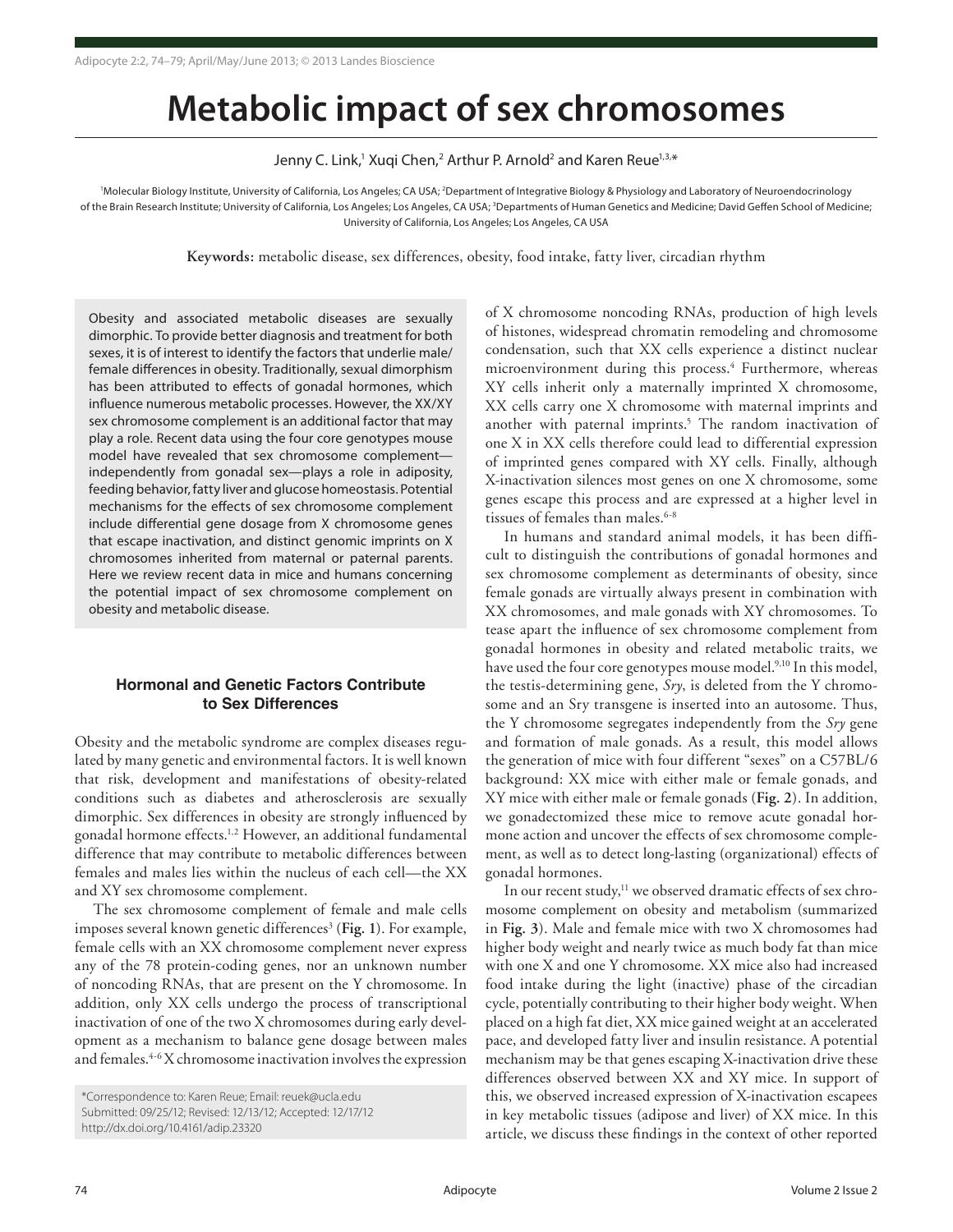sex differences in obesity, metabolic dysregulation, circadian rhythms and food intake.

### **Sex Chromosomes Influence Obesity and Associated Metabolic Dysregulation**

The sexually dimorphic nature of human adipose tissue content and anatomical distribution has been widely documented and reviewed in recent excellent review articles.12,13 It is well known that pre-menopausal women tend to store fat in subcutaneous depots, while men tend to store fat in visceral depots. After menopause, women begin to accumulate fat in the viscera, commonly associated with increased risk for metabolic diseases such as type 2 diabetes, non-alcoholic fatty liver disease and atherosclerosis. These differences in fat distribution have been attributed largely to the acute action of circulating sex hormones. Studies in the four core genotypes mouse model described above, however, revealed that sex chromosome complement also influences adiposity and metabolism.

In gonadally intact mice of the four core genotypes, both gonadal sex and sex chromosome complement had effects on body weight.<sup>11</sup> Gonads were subsequently removed in adulthood, thus eliminating acute effects of gonadal hormones. XX mice fed a standard mouse chow diet (~5% fat) had almost double the fat mass of XY mice, regardless of their original gonadal sex. When the mice were fed a high fat diet after gonadectomy, the difference between XX and XY mice was amplified, with XX mice gaining weight more rapidly, and diverging from XY mice after only three days on the high fat diet. Analysis of specific fat depots revealed that XX mice had larger subcutaneous inguinal adipose tissue depots, whereas XY mice had larger gonadal fat pads. This result suggests that sex chromosome complement is a contributing factor to the differences in fat distribution that are observed between females and males.

Obesity causes many complications in tissues other than adipose, such as ectopic accumulation of fat in the liver. In addition to the increased adiposity in XX mice, a high fat diet promoted lipid droplet accumulation in livers of XX mice, whereas XY mice were virtually protected.<sup>11</sup> This was reflected in increased liver mass, increased hepatic triglyceride levels and reduced fatty acid oxidation gene expression in XX mice compared with XY mice. These results implicate sex chromosome complement as a risk factor for fatty liver. Epidemiological data in humans also show that sexual dimorphism exists in susceptibility to non-alcoholic steatohepatitis, but some populations exhibit increased incidence in women, while others report increased incidence in men.<sup>14-16</sup> Data in rodents are also contradictory. Male rats fed a methionine-choline-deficient diet develop more severe hepatic steatosis than females,<sup>17</sup> whereas C57BL/6J mice fed a high fructose diet



**Figure 1.** Genetic and epigenetic consequences of sex chromosome complement. XX cells undergo X inactivation, which requires cellular resources to produce histones and non-coding RNAs. Some genes escape X inactivation and are expressed at a higher level in XX compared with XY cells. Additionally, differential genomic imprinting (silencing) of genes on the X chromosome inherited from maternal and paternal parents can lead to gene dosage differences in XX cells and XY cells.

> showed a similar degree of steatosis in males and females, but greater inflammation in females.<sup>18</sup> The different diets used in each of these rodent studies make it difficult to make comparisons and firm conclusions. However, the results in Chen et al.<sup>11</sup> strongly suggest that sex chromosome complement may be an underlying determinant of hepatic steatosis that should be considered in studies of rodents and humans.

> Another typical feature of obesity is insulin resistance. In the four core genotypes model, the high fat diet did not alter glucose levels, but induced a 2-fold elevation in fasting insulin levels in XX mice, but not XY mice.11 Thus, XX chromosome complement appears to be a risk factor for insulin resistance in this model. Interestingly, studies in humans show that premenopausal women are more insulin sensitive than men.19-21 This may be due to the positive effects of estrogen and/or the negative effects of androgens on insulin sensitivity.<sup>22</sup> Thus, while gonadal hormones clearly play a significant role in insulin signaling, our work shows that having two X chromosomes may be an additional genetic determinant, and may become most relevant in a hypogonadal state, such as after menopause.

### **Determinants of Sex Differences in Food Intake and Circadian Rhythms**

To understand why XX mice accumulate more adipose tissue than XY mice, Chen et al.<sup>11</sup> assessed energy expenditure, physical activity, and food intake at a point when body weights among the four genotypes were the same (four weeks post-gonadectomy). No differences were detected in energy expenditure or activity among the genotypes, but XX mice exhibited increased food intake. This was notable because it occurred prior to their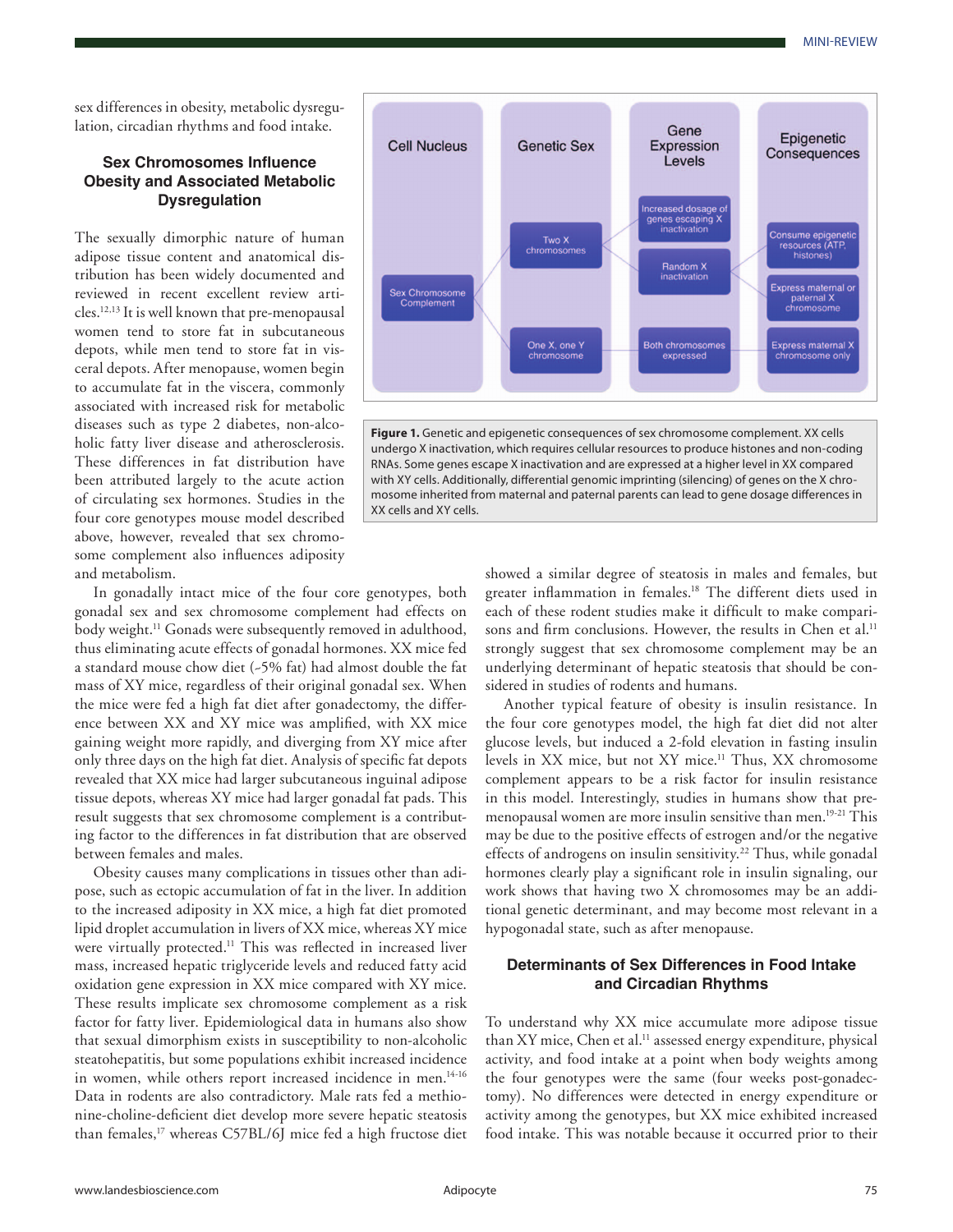

**Figure 2.** The four core genotypes mouse model. This mouse model generates four different "sexes": mice with female gonads that have either XX or XY sex chromosomes, and mice with male gonads that have either XX or XY sex chromosomes. Differences between gonadal females and gonadal males are attributed to acute or organizational gonadal hormone effects, while differences between XX and XY mice are attributed to the sex chromosome complement.



**Figure 3.** Metabolic impact of two X chromosomes. Mice with two X chromosomes have a higher food intake during the inactive phase, higher body weight and greater adipose tissue content. When placed on a high fat diet, these mice exhibit rapid weight gain and develop insulin resistance and fatty liver.

divergence from XY mice in body weight, and therefore may be a causative factor in the subsequent increased adiposity in XX mice. It was also notable that the increased food intake occurred exclusively during the light phase, during which mice (which are nocturnal) have reduced activity and typically consume only about 30% of their daily food. The increased food intake during the light phase raises the intriguing possibility that sex chromosome complement influences circadian regulation.

There is increasing evidence in mice and humans that disruption in the circadian cycle affects eating patterns and may contribute to obesity.23,24 The distribution of caloric intake throughout the day is an important factor in human obesity.25 In particular, eating during the inactive phase of the circadian cycle, such as midnight snacking, is associated with weight gain and greater risk of the metabolic syndrome.<sup>26-28</sup> Genetic disruption of the circadian cycle by mutation of the mouse *Clock* gene, a central transcriptional regulator of circadian rhythm, causes increased feeding during the light (inactive) period and obesity.<sup>29</sup> Furthermore, wild-type mice that eat on a circadian-shifted schedule are also prone to obesity. For example, when mice were fed equivalent amounts of a high fat diet exclusively during the dark phase or exclusively during the light phase, those who ate during the light phase gained double the weight, despite similar activity levels.30 Additional studies of light-restricted feeding in mice have also shown increased weight gain, as well as altered metabolic gene expression in fat and liver, and higher respiratory exchange ratio, indicating reduced reliance on fatty acid oxidation.31,32 Interestingly, the increased adiposity in XX mice in the study by Chen et al.<sup>11</sup> was associated with altered metabolic gene expression and higher respiratory exchange ratio. The mechanisms for the increased weight gain with disruption of circadian rhythm are not well understood, but may depend on a rhythmic profile of leptin levels that normally occurs throughout the circadian cycle.33 It will be interesting to determine whether altered rhythmicity of leptin, or perhaps leptin resistance, is present in XX compared with XY mice, and whether limitation of feeding in XX mice to the dark period may alleviate the increased weight gain.

Sexual dimorphism in eating behavior of male and female rodents has been described, and gonadal hormones have been implicated. Several studies show that food intake and satiety are highly regulated by estradiol.<sup>34</sup> In gonadally intact female rats, a rise in estradiol secretion is followed by a reduction in food intake, whereas ovariectomy results in increased food intake. Furthermore, estradiol interacts with other satiety signals in the central nervous system and in the periphery.<sup>34</sup> It has also been shown that female rats that have been fasted for 48 h activate orexin neurons (which promote feeding) to a greater extent and consume more food than males.<sup>35</sup> Nevertheless, the data in Chen et al.<sup>11</sup> showing that gonadectomized mice with XX chromosomes eat more than XY mice reveals that additional genetic factors beyond gonadal hormones also contribute to sex differences in food intake and meal patterns. The four core genotypes mouse model provides a tool to further dissect the effects of gonadal hormones and sex chromosome effects on feeding behavior and metabolic disease.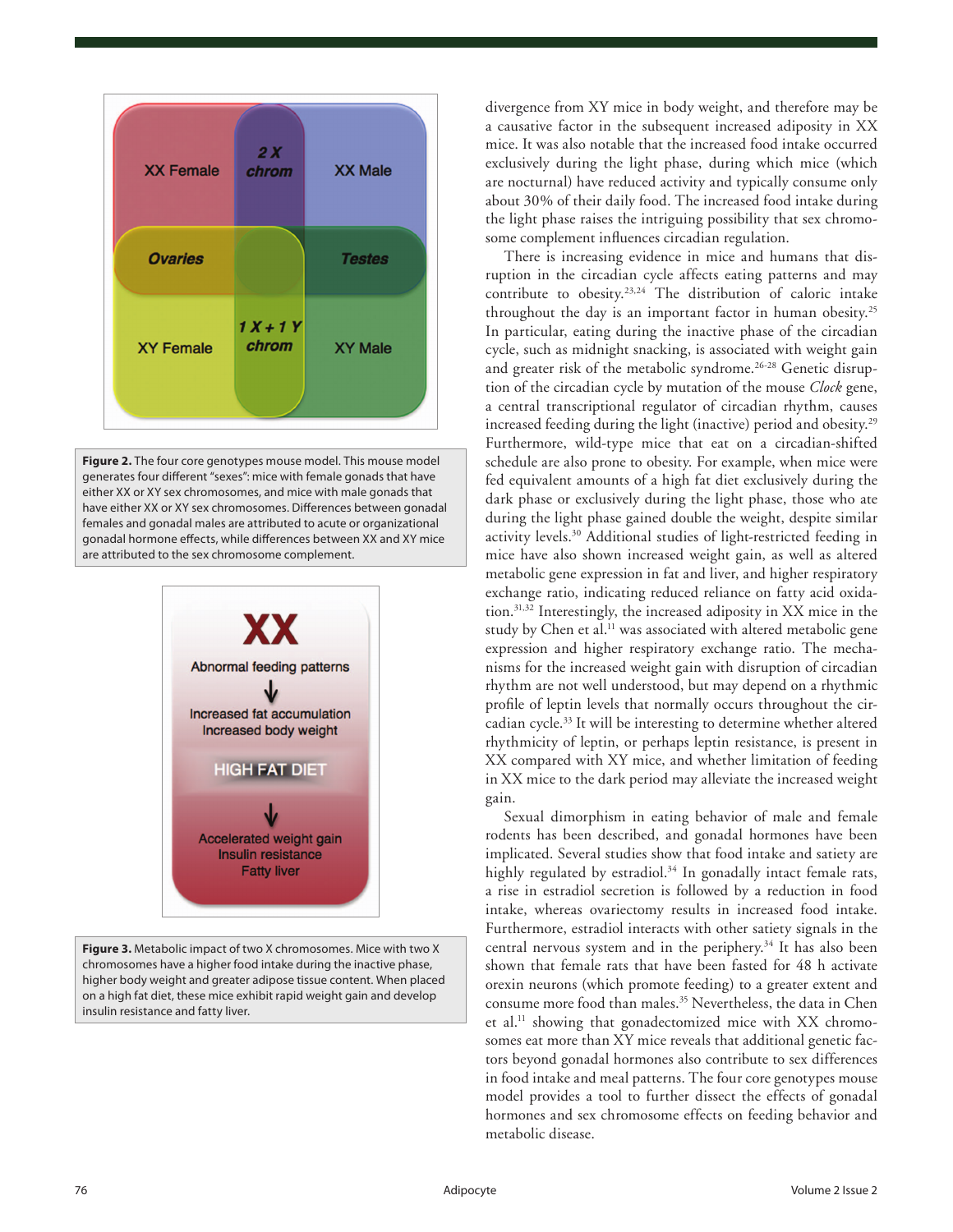### **Relevance to Humans**

With the increasing longevity of humans and thus a longer time spent in a hypogonadal state, it is important to understand nonhormonal regulators of sexual dimorphism. Chen et al.<sup>11</sup> demonstrated that the sex chromosome complement is an important determinant of adiposity, fatty liver, and insulin levels in the absence of sex hormones. These results in the mouse raise the question of whether sex chromosome aneuploidies in humans might be instructive about the role of sex chromosomes in metabolic regulation. Human sex chromosome aneuploidies include 45,X0 females (1/2,500 live female births), 47,XXY males (1/500 live male births), 48,XXYY (1/17,000 live male births), 48,XXXY males (1/50,000 live male births), and 46,XX males (1/20,000 live male births, resulting from translocation of the *SRY* gene to the X chromosome).<sup>36-38</sup> The rarity of most sex chromosome aneuploidies has made it difficult to assess their effects on metabolism. However, some data available for XXY males and X0 females indicate higher incidence of metabolic disease than the general population, as described below.

Compared with XY males, individuals with Klinefelter syndrome (XXY) are more likely to have an atherogenic lipoprotein profile, with elevated low density lipoprotein levels, and reduced high density lipoprotein levels.<sup>39</sup> XXY men may also have increased incidence of type 2 diabetes and metabolic syndrome, defined as the co-occurrence of visceral obesity, insulin resistance and enhanced cardiovascular disease risk.<sup>40,41</sup> These findings in XXY men are consistent with mouse studies in which the presence of two X chromosomes compared with a single X was associated with obesity and metabolic dysregulation.<sup>11</sup> XXY men have lower levels of testicular androgens, which could contribute to the metabolic effects associated with the syndrome, so it is unclear which factors are the most important.

Turner syndrome women (X0) tend to have greater fat mass when adjusted for body weight than XX females.<sup>42,43</sup> X0 women may also experience increased risk for type 2 diabetes mellitus and heart disease.<sup>44</sup> These results appear to contradict the finding in mice that presence of one X chromosome leads to reduced adiposity compared with XX mice.<sup>11</sup> One factor that potentially contributes to increased metabolic dysregulation in Turner syndrome women is that they are hypogonadal throughout their lifetime. In contrast, in the mouse studies, animals had intact, normal gonads until adulthood and therefore may have experienced critical activational and organizational effects of gonadal hormones that are metabolically beneficial and not experienced by X0 humans. Interestingly, an analysis of body fat and lipid levels in a group of Turner syndrome patients showed differences depending on the parental origin of the single, normal X chromosome. Individuals that inherited the maternal X chromosome had 78% more visceral fat than those carrying an X chromosome of paternal origin, and higher triglyceride and low density lipoprotein cholesterol levels.<sup>45</sup> The maternal and paternal X chromosomes carry distinct genomic imprints, which silence the expression of specific genes and result in different expression levels. These results dovetail with those in the mouse showing that X chromosome dosage influences metabolic regulation,

and highlight the mechanism of differential imprinting of the X chromosome from the two parents as a potential contributing mechanism.

#### **Future Perspectives**

Sexual dimorphism is a critical component that affects numerous aspects of metabolism and, hence, susceptibility to metabolic disease. The pervasive effect of sex on metabolism is strikingly illustrated by a recent metabolomic study of serum from more than 3,000 men and women.<sup>46</sup> An unbiased analysis of 131 blood metabolites (including amino acid, fat and sugar molecules) revealed significant concentration differences between males and females for 102 of the metabolites. Thus, widespread differences in metabolism clearly occur in males and females, and there is a need to better understand the nature and origin of these for effective treatment of metabolic diseases in both sexes.

Studies in humans are valuable, and every effort should be made to perform well-designed, sufficiently powered studies of both sexes. But such studies will always be limited in their ability to provide insight into the underlying mechanisms for sex differences, and it is in this realm that animal models are critical. The four core genotypes mouse model is one such model and is unique in that it allows the discrimination of effects due to gonadal sex or sex chromosome complement.10 Based on the initial identification of sex chromosome effects on adiposity, feeding behavior, fatty liver and insulin resistance, we anticipate that this model will be useful to provide additional insight into the genetic factors and physiological mechanisms involved. As presented in Chen et al.,<sup>11</sup> genes that escape X chromosome inactivation exhibit increased expression levels in tissues such as adipose and liver, which may lead to phenotypic differences. In addition to the expression of protein coding genes examined thus far, additional potential players include long non-coding RNAs that are known to escape X-inactivation,<sup>8</sup> and potentially some of the 70 microRNAs that are present on the X chromosome, which have not been assessed for potential inactivation escape.

A valid question is whether results obtained in a model such as the four core genotypes mouse will translate to humans. Several factors suggest that they will. The genes on the human and mouse X chromosomes are highly conserved, as is the process of X chromosome inactivation. Furthermore, the genes that are known to escape inactivation in the mouse also escape inactivation in humans.<sup>47</sup> Additional genes have also been shown to escape X-inactivation in humans, suggesting that sex chromosome effects may potentially be amplified in humans compared with mice.<sup>48</sup> And finally, in the mouse studies, sex chromosome effects were most apparent in mice that had been gonadectomized as adults. Although humans are not typically gonadectomized, both women and men experience periods of hypogonadal hormone levels, typically beginning in middle age. It is likely that the sex chromosome effects observed in mice may become more influential in humans with advancing age, which is when the majority of individuals develop metabolic diseases such as type 2 diabetes and cardiovascular disease. It will be interesting to determine the effects on obesity and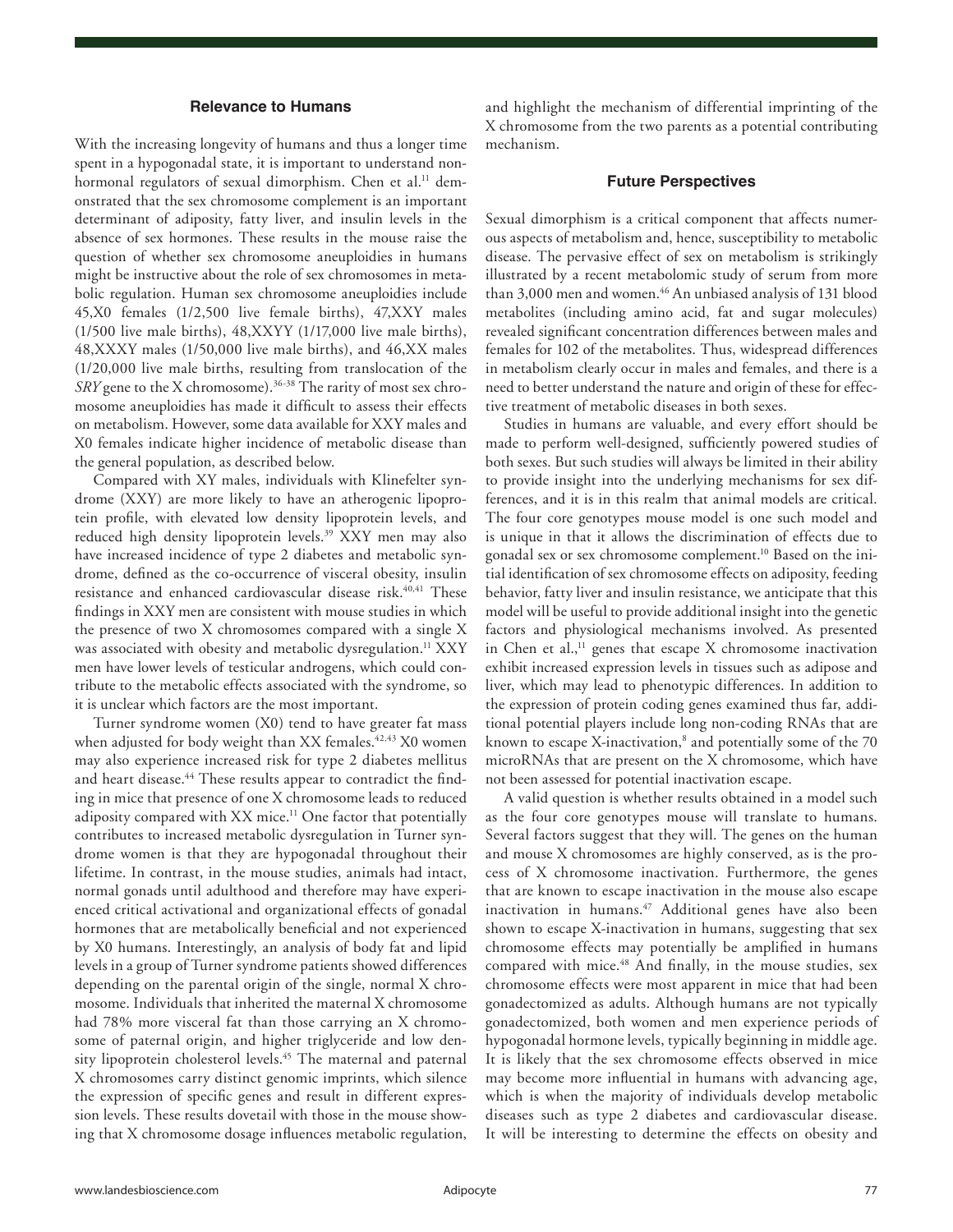dysregulated metabolism when gonadectomy is performed in four core genotype mice at advanced ages, to better parallel the onset of menopause in humans. Moreover, mouse models offer considerable advantages for identifying the X gene(s) responsible for the sex chromosome effect, which can then be tested in studies of humans. Ultimately, the identification of genes or factors that promote or protect against metabolic diseases in a sex-specific manner may suggest novel pathways as targets for therapeutic intervention.

#### **References**

- 1. Brown LM, Gent L, Davis K, Clegg DJ. Metabolic impact of sex hormones on obesity. Brain Res 2010; 1350:77-85; PMID:20441773; http://dx.doi. org/10.1016/j.brainres.2010.04.056
- 2. Pallottini V, Bulzomi P, Galluzzo P, Martini C, Marino M. Estrogen regulation of adipose tissue functions: involvement of estrogen receptor isoforms. Infect Disord Drug Targets 2008; 8:52-60; PMID:18473908; http://dx.doi.org/10.2174/187152608784139631
- Arnold AP. The end of gonad-centric sex determination in mammals. Trends Genet 2012; 28:55-61; PMID:22078126; http://dx.doi.org/10.1016/j. tig.2011.10.004
- 4. Nora EP, Heard E. Chromatin structure and nuclear organization dynamics during X-chromosome inactivation. Cold Spring Harb Symp Quant Biol 2010; 75:333-44; PMID:21447823; http://dx.doi. org/10.1101/sqb.2010.75.032
- 5. Payer B, Lee JT. X chromosome dosage compensation: how mammals keep the balance. Annu Rev Genet 2008; 42:733-72; PMID:18729722; http://dx.doi. org/10.1146/annurev.genet.42.110807.091711
- 6. Pessia E, Makino T, Bailly-Bechet M, McLysaght A, Marais GA. Mammalian X chromosome inactivation evolved as a dosage-compensation mechanism for dosage-sensitive genes on the X chromosome. Proc Natl Acad Sci U S A 2012; 109:5346-51; PMID:22392987; http://dx.doi.org/10.1073/pnas.1116763109
- 7. Berletch JB, Yang F, Disteche CM. Escape from X inactivation in mice and humans. Genome Biol 2010; 11:213; PMID:20573260; http://dx.doi.org/10.1186/ gb-2010-11-6-213
- 8. Reinius B, Shi C, Hengshuo L, Sandhu KS, Radomska KJ, Rosen GD, et al. Female-biased expression of long non-coding RNAs in domains that escape X-inactivation in mouse. BMC Genomics 2010; 11:614; PMID:21047393; http://dx.doi. org/10.1186/1471-2164-11-614
- 9. Arnold AP. Mouse models for evaluating sex chromosome effects that cause sex differences in nongonadal tissues. J Neuroendocrinol 2009; 21:377-86; PMID:19207816; http://dx.doi.org/10.1111/j.1365- 2826.2009.01831.x
- 10. Arnold AP, Chen X. What does the "four core genotypes" mouse model tell us about sex differences in the brain and other tissues? Front Neuroendocrinol 2009; 30:1-9; PMID:19028515; http://dx.doi.org/10.1016/j. yfrne.2008.11.001
- 11. Chen X, McClusky R, Chen J, Beaven SW, Tontonoz P, Arnold AP, et al. The number of x chromosomes causes sex differences in adiposity in mice. PLoS Genet 2012; 8:e1002709; PMID:22589744; http://dx.doi. org/10.1371/journal.pgen.1002709
- 12. Karastergiou K, Smith SR, Greenberg AS, Fried SK. Sex differences in human adipose tissues - the biology of pear shape. Biol Sex Differ 2012; 3:13; PMID:22651247; http://dx.doi.org/10.1186/2042- 6410-3-13
- 13. Wang X, Magkos F, Mittendorfer B. Sex differences in lipid and lipoprotein metabolism: it's not just about sex hormones. J Clin Endocrinol Metab 2011; 96:885-93; PMID:21474685; http://dx.doi.org/10.1210/jc.2010- 2061

#### 14. Browning JD, Szczepaniak LS, Dobbins R, Nuremberg P, Horton JD, Cohen JC, et al. Prevalence of hepatic steatosis in an urban population in the United States: impact of ethnicity. Hepatology 2004; 40:1387- 95; PMID:15565570; http://dx.doi.org/10.1002/ hep.20466

- 15. Clark JM, Brancati FL, Diehl AM. The prevalence and etiology of elevated aminotransferase levels in the United States. Am J Gastroenterol 2003; 98:960-7; PMID:12809815; http://dx.doi.org/10.1111/j.1572- 0241.2003.07486.x
- 16. North KE, Graff M, Franceschini N, Reiner AP, Feitosa MF, Carr JJ, et al. Sex and race differences in the prevalence of fatty liver disease as measured by computed tomography liver attenuation in European American and African American participants of the NHLBI family heart study. Eur J Gastroenterol Hepatol 2012; 24:9-16; PMID:21900826; http://dx.doi.org/10.1097/ MEG.0b013e32834a94fb
- 17. Kirsch R, Clarkson V, Shephard EG, Marais DA, Jaffer MA, Woodburne VE, et al. Rodent nutritional model of non-alcoholic steatohepatitis: species, strain and sex difference studies. J Gastroenterol Hepatol 2003; 18:1272-82; PMID:14535984; http://dx.doi. org/10.1046/j.1440-1746.2003.03198.x
- 18. Spruss A, Henkel J, Kanuri G, Blank D, Püschel GP, Bischoff SC, et al. Female mice are more susceptible to non-alcoholic fatty liver disease: sex-specific regulation of the hepatic AMP-activated protein kinase - plasminogen activator inhibitor 1-cascade but not the hepatic endotoxin response. Mol Med 2012; In press; PMID:22952059.
- 19. Geer EB, Shen W. Gender differences in insulin resistance, body composition, and energy balance. Gend Med 2009; 6(Suppl 1):60-75; PMID:19318219; http://dx.doi.org/10.1016/j.genm.2009.02.002
- 20. Magkos F, Wang X, Mittendorfer B. Metabolic actions of insulin in men and women. Nutrition 2010; 26:686- 93; PMID:20392600; http://dx.doi.org/10.1016/j. nut.2009.10.013
- 21. Mittendorfer B. Insulin resistance: sex matters. Curr Opin Clin Nutr Metab Care 2005; 8:367- 72; PMID:15930959; http://dx.doi.org/10.1097/01. mco.0000172574.64019.98
- 22. Meyer MR, Clegg DJ, Prossnitz ER, Barton M. Obesity, insulin resistance and diabetes: sex differences and role of oestrogen receptors. Acta Physiol (Oxf) 2011; 203:259-69; PMID:21281456; http://dx.doi. org/10.1111/j.1748-1716.2010.02237.x
- 23. Garaulet M, Ordovás JM, Madrid JA. The chronobiology, etiology and pathophysiology of obesity. Int J Obes (Lond) 2010; 34:1667-83; PMID:20567242; http:// dx.doi.org/10.1038/ijo.2010.118
- 24. Huang W, Ramsey KM, Marcheva B, Bass J. Circadian rhythms, sleep, and metabolism. J Clin Invest 2011; 121:2133-41; PMID:21633182; http://dx.doi. org/10.1172/JCI46043
- 25. Fuse Y, Hirao A, Kuroda H, Otsuka M, Tahara Y, Shibata S. Differential roles of breakfast only (one meal per day) and a bigger breakfast with a small dinner (two meals per day) in mice fed a high-fat diet with regard to induced obesity and lipid metabolism. J Circadian Rhythms 2012; 10:4; PMID:22587351; http://dx.doi. org/10.1186/1740-3391-10-4

### **Disclosure of Potential Conflicts of Interest**

No potential conflicts of interest were disclosed.

#### **Acknowledgments**

The authors gratefully acknowledge support from the National Institute of Diabetes and Digestive and Kidney Diseases (National Public Health Service R01 DK83561 to A.P.A., X.C. and K.R.) and Ruth L. Kirschstein National Research Service Award (GM007185 to J.L.).

- 26. Colles SL, Dixon JB, O'Brien PE. Night eating syndrome and nocturnal snacking: association with obesity, binge eating and psychological distress. Int J Obes (Lond) 2007; 31:1722-30; PMID:17579633; http:// dx.doi.org/10.1038/sj.ijo.0803664
- Ma Y, Bertone ER, Stanek EJ 3rd, Reed GW, Hebert JR, Cohen NL, et al. Association between eating patterns and obesity in a free-living US adult population. Am J Epidemiol 2003; 158:85-92; PMID:12835290; http:// dx.doi.org/10.1093/aje/kwg117
- 28. Sierra-Johnson J, Undén AL, Linestrand M, Rosell M, Sjogren P, Kolak M, et al. Eating meals irregularly: a novel environmental risk factor for the metabolic syndrome. Obesity (Silver Spring) 2008; 16:1302- 7; PMID:18388902; http://dx.doi.org/10.1038/ oby.2008.203
- 29. Turek FW, Joshu C, Kohsaka A, Lin E, Ivanova G, McDearmon E, et al. Obesity and metabolic syndrome in circadian Clock mutant mice. Science 2005; 308:1043-5; PMID:15845877; http://dx.doi. org/10.1126/science.1108750
- 30. Arble DM, Bass J, Laposky AD, Vitaterna MH, Turek FW. Circadian timing of food intake contributes to weight gain. Obesity (Silver Spring) 2009; 17:2100- 2; PMID:19730426; http://dx.doi.org/10.1038/ oby.2009.264
- 31. Bray MS, Ratcliffe WF, Grenett MH, Brewer RA, Gamble KL, Young ME. Quantitative analysis of light-phase restricted feeding reveals metabolic dyssynchrony in mice. Int J Obes (Lond) 2012; In press; PMID:22907695; http://dx.doi.org/10.1038/ ijo.2012.137
- 32. Bray MS, Tsai JY, Villegas-Montoya C, Boland BB, Blasier Z, Egbejimi O, et al. Time-of-day-dependent dietary fat consumption influences multiple cardiometabolic syndrome parameters in mice. Int J Obes (Lond) 2010; 34:1589-98; PMID:20351731; http:// dx.doi.org/10.1038/ijo.2010.63
- 33. Arble DM, Vitaterna MH, Turek FW. Rhythmic leptin is required for weight gain from circadian desynchronized feeding in the mouse. PLoS One 2011; 6:e25079; PMID:21949859; http://dx.doi.org/10.1371/journal. pone.0025079
- 34. Butera PC. Estradiol and the control of food intake. Physiol Behav 2010; 99:175-80; PMID:19555704; http://dx.doi.org/10.1016/j.physbeh.2009.06.010
- 35. Funabashi T, Hagiwara H, Mogi K, Mitsushima D, Shinohara K, Kimura F. Sex differences in the responses of orexin neurons in the lateral hypothalamic area and feeding behavior to fasting. Neurosci Lett 2009; 463:31-4; PMID:19616070; http://dx.doi. org/10.1016/j.neulet.2009.07.035
- 36. Donaldson MD, Gault EJ, Tan KW, Dunger DB. Optimising management in Turner syndrome: from infancy to adult transfer. Arch Dis Child 2006; 91:513- 20; PMID:16714725; http://dx.doi.org/10.1136/ adc.2003.035907
- 37. Vorona E, Zitzmann M, Gromoll J, Schüring AN, Nieschlag E. Clinical, endocrinological, and epigenetic features of the 46,XX male syndrome, compared with 47,XXY Klinefelter patients. J Clin Endocrinol Metab 2007; 92:3458-65; PMID:17579198; http://dx.doi. org/10.1210/jc.2007-0447